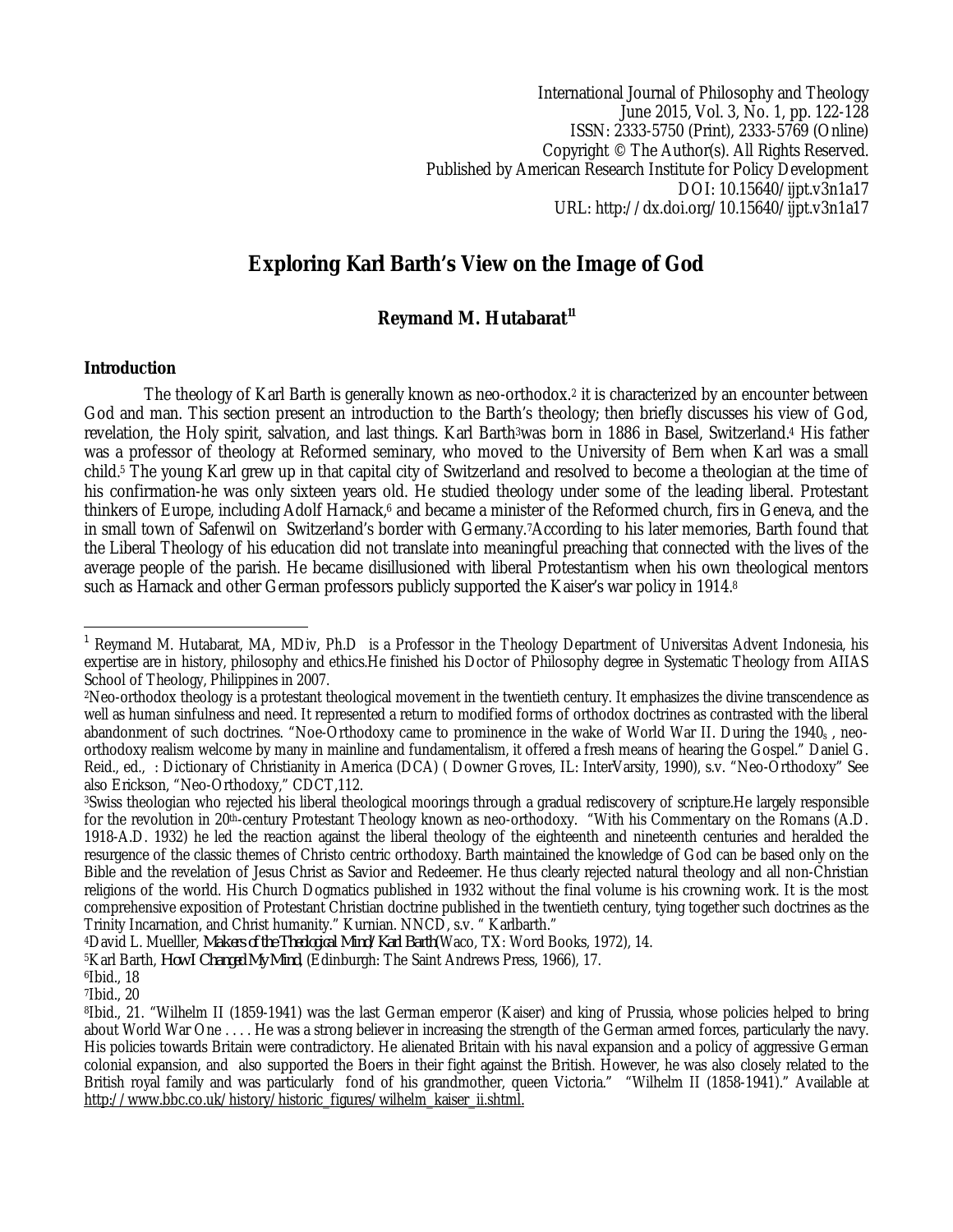Godsey writes, On what he (Barth) has called a "black day" in August 1914, ninety-there German intellectuals impressed public opinion by their proclamation in support of the war policy Kaiser Wilhelm II, an to his horror he (barth) discovered that many of his former professors. Were among them. This convinced him that he could no longer follow them in their and therefore not in their theology.<sup>9</sup> Barth delved into that perennial source of theological renewal-the apostle paul's epistle to the Romans-and published Der Romerbrief in 1919.<sup>10</sup> In that theological commentary Barth set forth the basic precepts for dialectical theology, or the "theology of the Word of God." In 1921 he was appointed professor of Reformed theology at the University of Goettingen. Afterwards he taught at Munster and Bonn. While teaching at Boon, Barth began writing a complete system of systematic theology based on God's Word with title Church Dogmatics. He continued to work on his Church Dogmatics from 1932 until shortly before he died in 1968. Barth intended to write a systematic theology completely free of any overpowering philosophical influences and based purely on exegesis of Gad's word in Jesus Christ as witnessed to the Scriptures. Unlike most of other systems of theology, Barth launched an exposition of the Word of God directly in threefold ground; Jesus Christ, the church, and Scripture. His basic axiom is that the knowledge of God lies in God's Word Alone.<sup>11</sup>

# **God**

This section discusses Barth's doctrine of God dividing it into two parts: the transcendent God and the unknown God.

## **The Transcendent God**

One of the cardinal points of Barth's doctrine of God is that He is the transcendent God. God is "above us, above space and time, and above all concepts and opinions and all potentialities."<sup>12</sup> Such thinking ends in the entire divorcement of God from man's experience. In his Epistle to the Romans Barth describes this concept as follows: God, the pure limit and beginning of all that we are, have, and do, standing over in infinite qualitative difference to man and all that is human, nowhere and never identical with that which we call God, experience, surmise, and pray to as God, the unconditioned Halt as opposed to all human rest, the yes in our no and the no in our yes, the first and last and as such unknown, but Nowhere end never a magnitude amongst others in the medium known to us, God the Lord, the Creator and Redeemer . . . that is living God.<sup>13</sup> Man is a complete alien until God wills to show Himself to him. God is in the highest where man cannot reach unless He reveals Himself to man. Here "in the highest" means that "God id he the one who stands above our highest and deepest feelings, strivings and intuitions, above the products, even the most sublime, of the human spirit."<sup>14</sup>

#### **The Unknown God**

Barth makes it explicit from the beginning that God id the unknowable God.15even when man says that he knows Him, this knowledge is of an incomprehensible Reality. "God is personal, but personal in an incomprehensible way, in so far as the conception of his personality surpasses all our views of personality."<sup>16</sup> In relation to man's inability to know God, Barth contends that even when God reveals Himself to the man of faith, of, more accurately, to the man to whom He gives faith, still the man "will confess God as the God of majesty and therefore as the God unknown to man."<sup>17</sup> Man as man can never know God: man's wishing. Seeking, and striving are all in vain.<sup>3</sup>

 $\overline{a}$ <sup>9</sup>Jhon D. Godsey, " Barth's life until 1928," chap. In Barth, How I Changed My Mind

<sup>(</sup>Endinburgh: The Saint Andrews Press, 1966), 21-22.

<sup>10</sup>Ibid., 24.

<sup>11</sup>Karl Barth, CD, vol. I-1, The Doctrine of Word of God. Translated by G.T. Thompson (1936), 222.

<sup>12</sup>Karl Barth, The Knowledge of God and the Service of God according to the Teaching of the Reformation, trans. J. L. M. Haire and Ian Henderson (New York: Scribner, 1939), 28.

 $^{13}$ Karl Barth, The Epistle to the Romans, translate from the 6<sup>th</sup> German edition (Romerbrief) by Edwyn C. Hoskyns (New York: Oxford University Press, 1933), 315.

<sup>14</sup>Karl Barth, Dogmatics in Outline, trans. G. T. Thomson (London: SCM, 1966), 37.

<sup>15</sup>Barth, CD, vol. I-1, The Doctrine of the Word of God, trans. G.T. Thomson (1936), 390.

<sup>16</sup>Ibid., 28

<sup>17</sup>Barth, Epistle to the Romans, 91.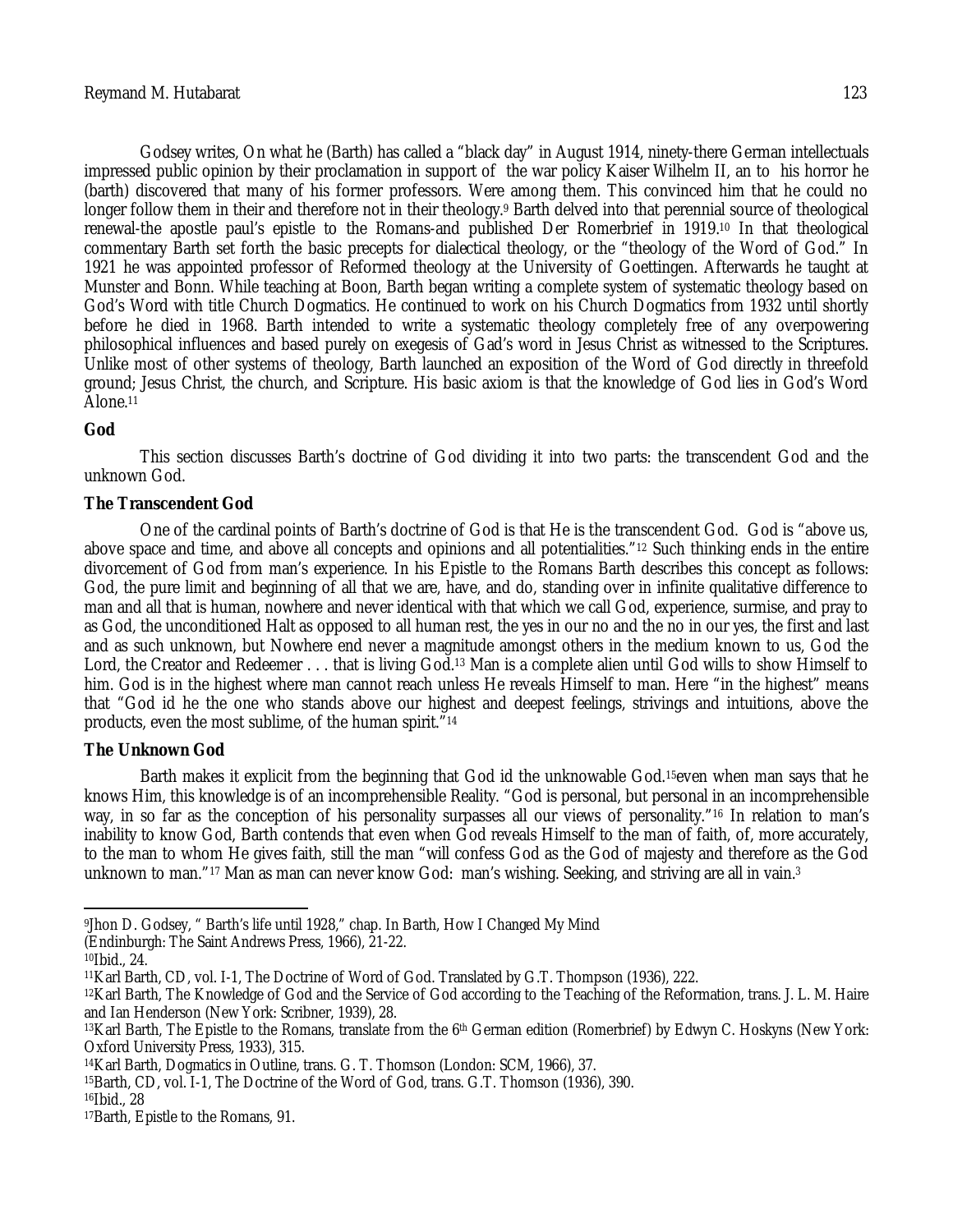In his comment on Romans 1:19, 20, Barth says: We know that God is He whom we do not know, and that our ignorance is precisely the problem and the source of our knowledge. The Epistle to the Romans is a revelation od the unknown God; God chooses to come to man, not man to God. Even after the revelation man cannot know God, for he is ever the unknown God. In manifesting himself to man he is farther away than before.<sup>18</sup> So, according to Barth, the more man know of God, the more He is yet to be known, and the more things of God which man will yet not be able to know. In the same book, he further states, the revelation in Jesus, just because it is the time the strongest conceivable veiling and of God. In Jesus, God really becomes a mystery, makes himself known as the unknown, speaks as the eternally silent One.<sup>19</sup>

#### **Revelation**

Revelation, according to Barth, is the sole prerogative of God, that is, God revealing Himself to man.20it comes solely at God's discretion. It means that there is nothing man can do to force it, of merit it, but it is given to man all freely, in any case, from God's infinite love. Barth sees that God's revelation to man though His Word is communicated through three primary mediums: Jesus Christ, the Bible, and the proclamation of the church.<sup>21</sup>

## **Jesus Christ**

Christ is the revelation of God.22Human beings are not able to know God apart from the revelation in Jesus Christ. Apart from incarnation there is no revelation.<sup>23</sup> Barth, on every hand, speaks of time and eternity as two distinct realms, an unabridged chasm between God and man. He also speaks of the unknown God. All of this ends up in the view that there is no way from man to god. There is a way, however, from God to man through Jesus Christ.24In Him the impossibilities are combined, the irreconcilables are reconciled: God and man, eternity and the time, death and resurrection.<sup>25</sup> It is in Him, that the conflict is resolved,<sup>26</sup>and thus man is saved.

 $26$ Ibid.

 $\overline{a}$ <sup>18</sup>Ibid., 48.

<sup>19</sup>Ibid., 73.

<sup>20</sup>Ibid., 52.

<sup>21</sup>Trevor Hart, *Regarding Karl Barth: Toward a Reading of His Theology* (Leicester: IVP, 1999), 59.

<sup>22</sup>Barth asserted that Jesus Christ is " the authentic revealer of God Himself. Again, he is the effective proof of the power of God as Himself God. Yet again, He is the fulfiller of the covenant as Himself God. He is nothing less or other than God Himself, but God as man. " Karl Barth, CD, vol. IV-1, *Doctrine of Reconciliation: Jesus Christ the Servant As Lord*, trans. G. W. Bromiley (1956). 128, 129.

<sup>23</sup>Olson says that "when Barth identified divine revelation with Jesus Christ, he was not referring to Jesus' teaching or example," but" he was referring to the person od Jesus in time and eternity." According to him "Barth did not say that it is impossible to know God without knowing about the Jewish Messiah, who was born in Palestine and died there about 30 AD. He was and is the Lord, but his human life here on earth does not exhaust his divine-human reality." Therefore, he further says that "Barth's view of divine revelation is that Jesus Christ, the Son of God, is God's perfect and complete self expression, and whatever other authentic revelations of God there may be center around him as promise and memory." Olson, 580, 581.

<sup>24</sup>In his Epistle to the Romans, Barth describes Jesus Christ as God's revelation as follows: "In this name (the name of Jesus) two worlds meet and go apart, two planes intersect, the one known and the other unknown. The known plane id God's creation, fallen out of its union with Him, and therefore the world of the flesh needing redemption, the **world** of men , and the of time, and of things—our world. This known place is intersected by another plane that is unknown-the world of the Father, of the Primal Creation, and of the final Redemption. The relation between this world and His world presses for recognition, but the line of intersection at which the relation becomes observable and observed id Jesus, Jesus of Nazareth, the historical Jesus, -- born of the seed of David according to the flesh. The name Jesus defines an historical occurrence and marks the point where the unknown world cuts the known world . . . as Christ Jesus is the plane which lines beyond our comprehension. The plane which is known to us, He intersects vertically, from above. Within history Jesus as the Christ can be understood only as Problem or Myth. As the Christ He brings the world of the Father. But we who stand in this concrete world know nothing, and are incapable of knowing anything, of that other world. The Resurrection from or declaration of that other point from above, and the corresponding discerning of it below. The Resurrection is appearing of God, and the apprehending of God in Jesus. The glory to God: the reckoning with what is unknown and unobservable in Jesus, the recognition of Him as Paradox, Victor and Primal History. In the Resurrection the new world of the Holy spirit touches a circle, that is, without touching it. And, precisely because it does touch it, it touches it as its frontier-as the new world ."Barth, *Epistle to the Romans*, 29-30. <sup>25</sup>Ibid., 29.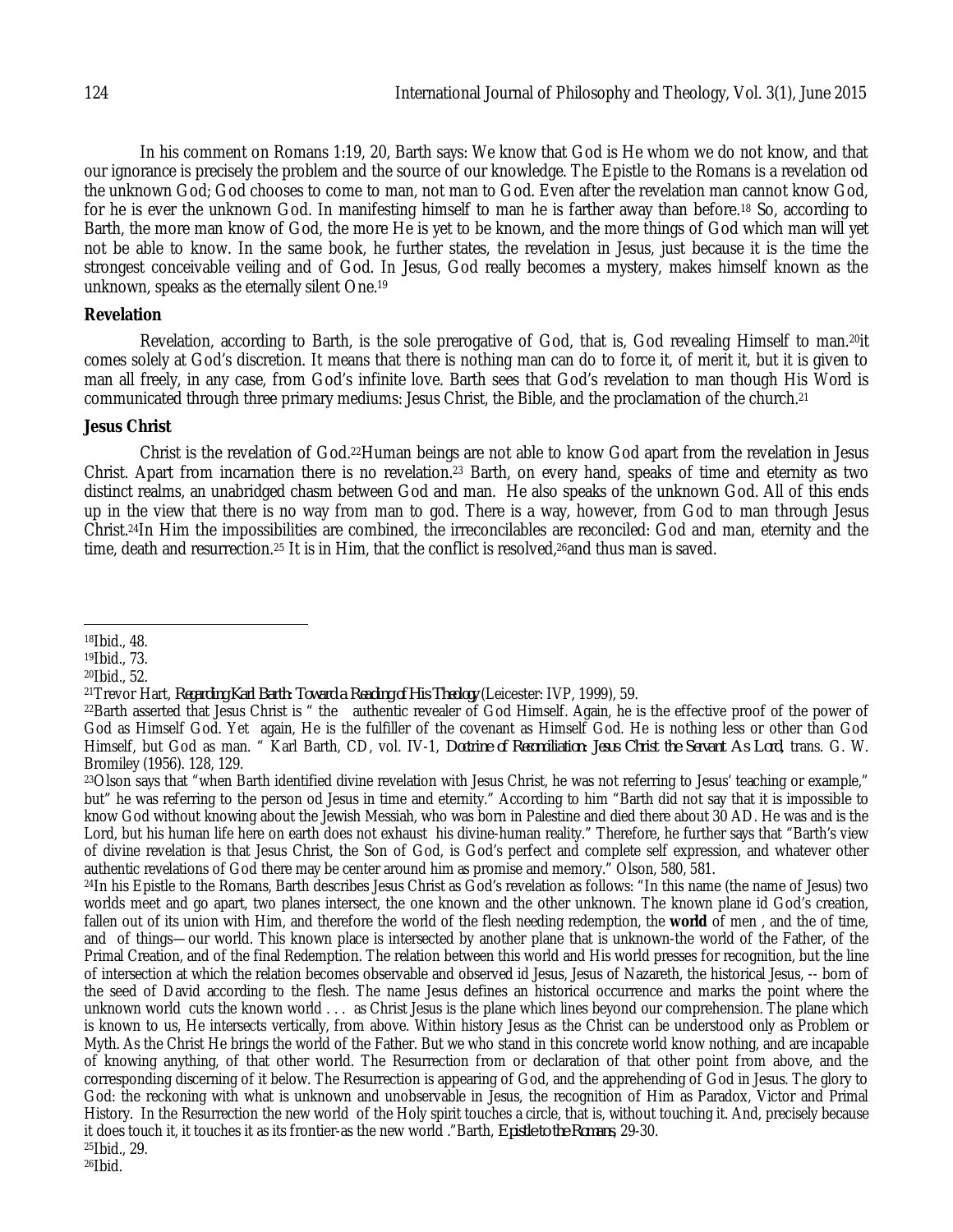According to Barth, Christ as manifested in Scripture is not necessarily the historical Jesus bur the Christ of Faith. This Christ who is the World of God id not the "Jesus of history."<sup>27</sup>for Barth, the historical Jesus is but a product of historian's mind, designed to reconcile contradiction which will not down. The Christ of the flesh is not proclaimed by Barth any more than by Paul. The Christ proclaimed by Himself was the Christ who was crucified and risen.<sup>28</sup>

#### **The Bible**

For Barth, the Bible is merely a record of revelation, an authoritative pointer to revelation. Jesus Christ is the revelation and the Word of God.<sup>29</sup> He rejects both natural theology<sup>30</sup> and general revelation.31According to him, the Bible contains the Word of God. The Word is revealed by the Spirit as the Bible and Christ proclaim it. The Bible is human and fallible. And the historicity of the Scripture is unimportant.<sup>32</sup> The Bible, according to Barth, is not God's Word in the sense that Jesus Christ is. Jesus Christ is the very Word of God, for Heis God Himself in action and communication. The bible is one form of God's Word, not the primary but a secondary form.33However, it is the God-ordained witness to God's Word in the person of Jesus Christ, and it becomes God's Word whenever God chooses to use it to encounter and confront people with the gospel of Jesus Christ. Barth says, "The Bible is God's Word to the extent that God causes it to be His Word, to the extent that He speak through it."<sup>34</sup> Barth rejects the idea of the inerrancy of the Bible. According to him, the Bible is a human product through and through. it is a book of human testimony to Jesus Christ, and in spite of all its humanness it is unique because God uses it. The statements of the Bible can be wrong at this point. That does not matter, however. God has always used fallible and even sinful witnesses, and the Bible is just one of such witnesses.<sup>35</sup> Barth never devaluates the Bible. He always highly esteems it. What he wants to do is only to exalt Jesus Christ above the Bible. For him, Jesus is the Lord. Scripture is not .it is a witness to the Lord.<sup>36</sup>

# **The Church**

Barth recognizes the proclamation of the church as the third from divine revelation. For him the Christian Community is the true church.37as a community, according to Barth, the concrete of a living congregation. It should nor connotatively refer to an organization or institution. The Church is the "event of gathering together," and in this sense a "living congregation."<sup>38</sup> this is the very essence of the church.

<sup>32</sup>Olso, 582.

 $33$  $1$ bid.

<sup>35</sup>Olson, 581.

 $36$  $1$ hid

 $\overline{a}$ <sup>27</sup>Ibid., 184. In his Church Dogmatics Barth asserted that "Jesus Christ is the World by God created the world out of nothing. As the world of the Father He is equal to the Father, the very God from all eternity." Barth, vol. I-1, *The Doctrine of the Word of God*, 442.

<sup>28</sup>Barth, *The Epistle to the Romans*, 144; idem, Karl Barth, *The Word of God and the Word of Man*, translated by Douglas Horton (New York : Harper and Row, 1856), 201.

<sup>29</sup>Barth, vol. IV-1, *Doctrine of Reconciliation : Jesus Christ the Servant As Lord*, 128; idem, vol. I-1, *The Doctrine of the Word of God*, 138; *Epistle to the Romans*, 276.

<sup>&</sup>lt;sup>30</sup>Natural Theology is a "theology which is developed apart from the special revelation in Scripture; it is constructed through observation and experimentation. " Erickson, "Natural theology," CDC, 112. It declares that "man outside of faith in Christ can have a true knowledge of God." See Cairns, 198. This rejection came about primarily because of Barth's emphasis on God's transcendence and man's impotence.

<sup>31</sup>General revelation is a " revelation which is available to all persons at all times, particularly though the physical universe, history, and the make up of human nature." Ibid., 143. The doctrine of general revelation is that "God foes reveal Himself in some sense to all men." See ibid., 198.

<sup>34</sup>Barth, vol. I-1, *The Doctrine of Word of God*, 241.

<sup>37</sup>Barth, CD, vol. IV-2, *Doctrine of Reconciliation: Jesus Christ the Servant As Lord*, translated by G.W. Bromiley (1958), 517.

<sup>38</sup>Karl Barth, "The Church : The Living Congregation of the Living Lord Jesus Christ," in *God Here and Now, Religious Perspectives* ( London; Routledge and Kegan Paul, 1964) , 67.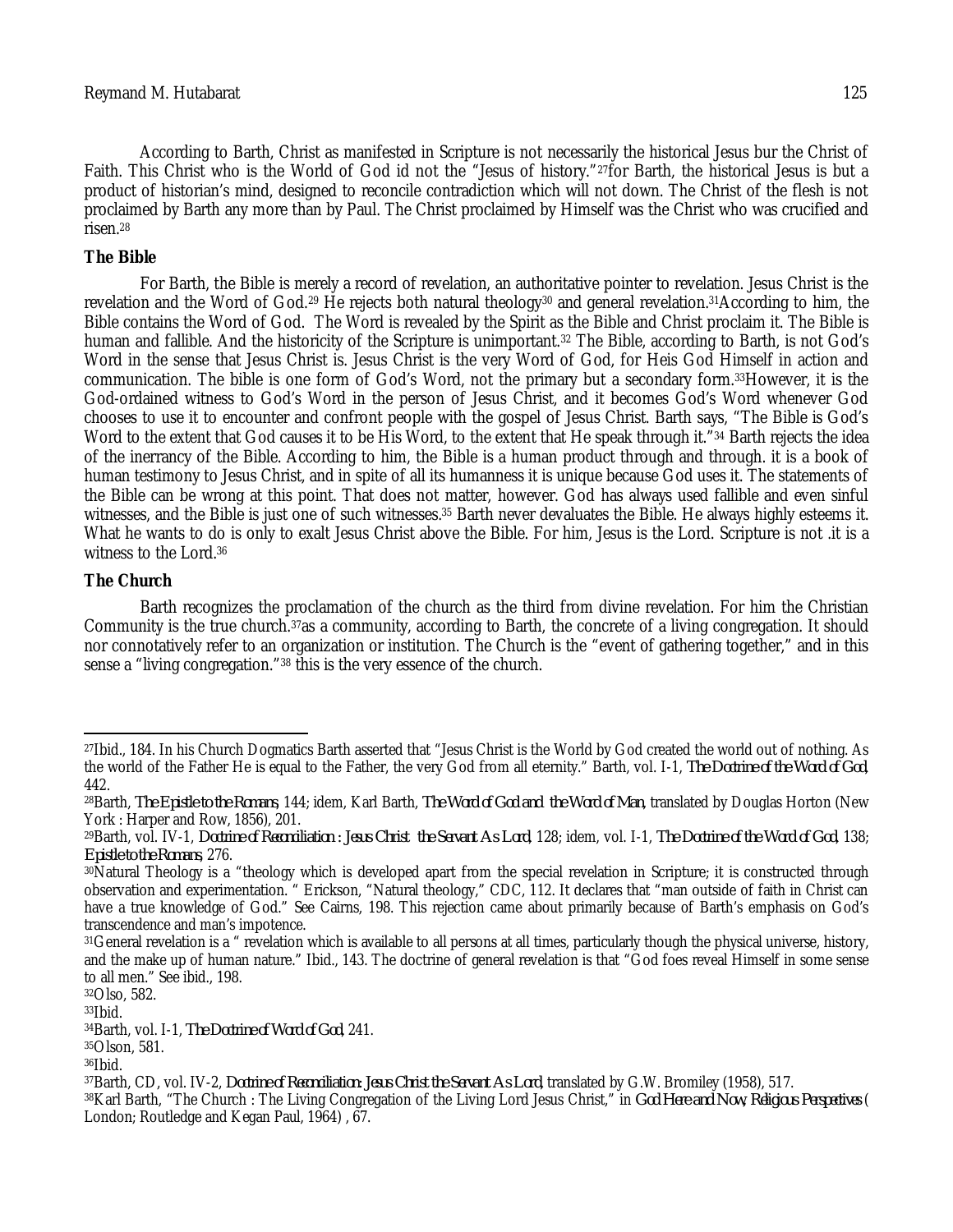The Christian community as the true church, according to Barth, arises and exists only when the Holy Spirit works.<sup>39</sup> The task of the true church is to awaken man for conversion. Its existence is necessary for the salvation of sinners.<sup>40</sup> Barth says, The Christian church also counts on the awakening of man to conversion because I cannot conceal the fact that the Scriptures of the Old Testament and New Testament count on it and call on the church to do so.<sup>41</sup> Thus, for Barth, the proclamation of the church is a form of divine revelation. It is a means of instruction that has been used by the Christian Church from its very beginning.<sup>42</sup> However, it is tertiary-third in priority after Jesus Christ and Scripture. In and through the preaching and teaching of the church, God sometime speaks and draws people into encounter with Himself. Jesus Christ is the Lord of Scripture and the church. Scripture is the authority in the church is the context for divine-human encounter in which Scripture is expounded and Jesus is proclaimed. All of these there are divine revelations. But each one then centers upon Jesus Christ.<sup>43</sup>

# **The Holy Spirit**

Barth strongly believes in the deity of the holy Spirit.<sup>44</sup> In his Church dogmatics He equalizes the Holy Spirit with God Himself. He says, "God's spirit, the Holy spirit . . . is God Himself, so far as He cannot only come. To human beings, but in them, and so open up human beings for Himself, make them ready and capable."<sup>45</sup> Barth sees the Holy spirit, in the life of the trinity, as the uniting power of love between the Father and the Son. The Holy Spirit also makes the union between God and humanity in Christ possible and binds believers together in Christ.<sup>46</sup> The work of the Spirit is in full accordance with that of the Resurrected Lord. Indeed, the only content of the work of the Holy Spirit is Jesus.<sup>47</sup> Man can enjoy the relationship with the Father only through the Spirit. Thus, the revelation as creator, redeemer and reconciler.<sup>48</sup> Another work of the Holy spirit, according to Barth, is to bring the Word of God all the way to man. He observes, the act of the Holy Ghost in revelation is the Yes to God's Word which is spoken by God Himself for man, yet not just to man, but also in man. This Yes spoken by God is basis of the confidence with which a man may regard the revelation as applying to him<sup>49</sup>

## **Salvation**

According to Barth, God's entire purpose in creation is salvation, and the election is an intrinsic part of salvation by grace alone. He affirms the sovereignty of God in election and rejects synergism.<sup>50</sup> For Barth, the doctrine of election is the sum of the Gospel. His approach to predestination is based on two main assertions: (1) Jesus Christ is electing God, and (2) Jesus Christ is elected man. For him, predestination is eternal that precedes time. Predestination is also Christologically based. Jesus is the subject in election who elects other. Jesus at the same time is also the object of God's election. The election of Jesus Christ by God, in Barth's understanding, is that "God elected of predestinated Himself."51in this election, there are two contradicting aspects. This is called a "double predestination."<sup>52</sup> In positive sense God has ascribed salvation and life to man, while in negative sense, He has ascribed reprobation, perdition, and death to Himself.<sup>53</sup>

<sup>43</sup>Olson, 582.

 $\overline{\phantom{a}}$ <sup>39</sup>Barth, vol. IV-2, Doctrine of Reconciliation: Jesus Christ the Servant As Lord, 517.

<sup>40</sup>Ibid., 621.

<sup>41</sup>Ibid., 558.

<sup>42</sup>Karl Barth, The Word of God the Word of Man, trans. Douglas Horton (New York : Harper and Row, 1856), 97-135, quoted in Millard J. Erickson, Reading in Christian theology, 2 vols (Grand Rapids ; Barker, 1976) , 1065.

<sup>44</sup>Barth, vol. III-1, The Doctrine of Creation, 56. Barth believes that the Holy spirit is the Creator, reconciler and redeemer.  $45$  $Ibid.$ 

<sup>46</sup>Barth, CD, vol. III-2, The Doctrine of Creation, translated by Harold Knight, G. W. Bromiley, J. K. S. Reid and R. H. Fuller (1960), 654.

 $47$ Ibid.

<sup>48</sup>Barth, CD, col. I-2, The Doctrine of the Word of God, translated by G. T. Thompson (1956) , 257.

<sup>49</sup>Barth, CD, vol. I-2, The Doctrine of the Word of God, 453.

<sup>50</sup>Barth, vol. I-1, The Doctrine of God, translated by G. W. Bromiley, J.C. Campbell, Ian Wilson, J. Strathearn, Harlod Night, R.A. Steward (1957), 162. Cf. Olson, 580. Synergism is "the idea that man work together with God in a certain aspects of salvation, for example, faith or regeneration." Erickson, " Synergism," CDCT. 163.

<sup>51</sup>Barth, vol. II-2, The Doctrine of God, 162.

 $52$  | bid.

<sup>53</sup>Ibid., 163.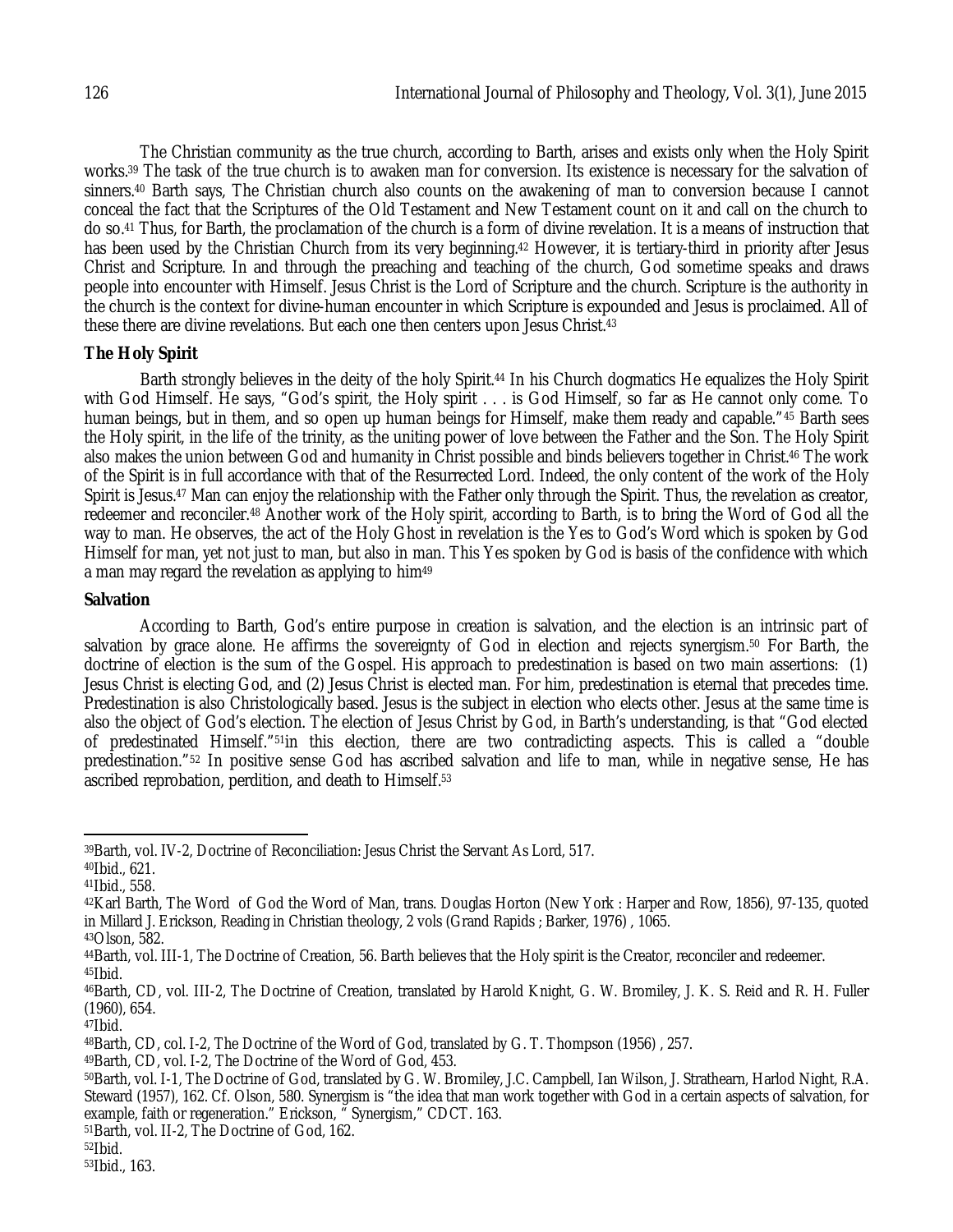At Calvary, God said "Yes" to His Son and humanity who were in Him; at the same time He elected Himself to be man's partner and took upon Himself the rejection, death, and hell which man deserved. Thus, in Barth's view of predestination, there are only "divine glory," "blessedness," and "eternal life" for man.54There is no foreordination of evil or damnation upon man. Although God has allowed evil from the very beginning, He has negated it through Jesus Christ. God does not will and foreordain any portion of His creation to be eternally lost. Rather, He wills, foreordains and decrees to allow sin and evil to be totally negated in Jesus Christ, that is, in His cross and resurrection.<sup>55</sup> God's "no" has never been spoken against humanity, not even a portion of humanity, but only against Himself in Jesus Christ. God does speak "no" and "yes" in double predestination. But, for Barth, unlike the traditional Reformed Theology,56"double predestination" does not ferret to a dual determination of humans beings. Rather, it refers to the two different aspects of what happened in God's election of Jesus Christ. In the election of Jesus Christ which is the eternal will of God, God has ascribed to man . . . election, salvation and life: and to Himself He has ascribed . . . reprobation, perdition and death. <sup>57</sup> Thus, for Barth, "predestination means that form all eternity God has determined upon man's acquittal at His own cost."<sup>58</sup> The cost for this acquittal is "the way of the Son of God into a far country" and His death on the cross at sinners hand.<sup>59</sup> For Barth, in God's election "the only truly rejected man is His own Son."60Jesus is picture as both the elected and the elector, the subject and object of divine election. For this reason, according to Barth, the justification of all humanity is not to be found in the history of individual persons but in the history of the God-man, Jesus Christ.61In Christ all humanity is simultaneously the elect of God. Man is elected if man connects himself to Jesus, for "every man as such is a fellowman of Jesus."<sup>62</sup> Jesus, in His life, death, and resurrection, has fulfilled the full cost of the divine-human bifurcation, and thus all humanity is forensically justified before God.<sup>63</sup> Thus, in Barth's doctrine of election, God has elected himself in Christ for suffering and death, and has elected humanity for eternal life.<sup>64</sup> Considering all that has been discussed above, it seems that Barth holds the concept of universalism<sup>65</sup> in his doctrine of salvation. But he does not affirm it. He can neither affirm nor deny the possibility that all will be saved. So what can we do? Barth's answer is clear: we can "hope."66The inner logic of his doctrine of election, however, testifies that his doctrine of salvation is rooted in universalism.<sup>67</sup>

# **The Last Things**

Barth's view of the last things is well expressed in his interpretation on Romans 13:11, "besides this you know what hour it is, how it is full time now for you to wake from sleep. For salvation is nearer to us now than when we first believed." In this text, instead of seeing a chronological nearness, Barth speaks of different kinds of nearness. He writes, Standing on the boundary of time, men are confronted by the overhanging, precipitous wall are dissolved. There it is that await the Last Hour, the Parousia of Jesus Christ.. . . Will there never be an end of all our ceaseless talk about the delay of the Parousia? How can the coming of that which doth not enter in never be delayed? The End of which the New Testament speaks is no temporal event.. .. What delays its coming (the expectation of the End) is not the Parousia, but our awakening. Did we but awake; did we but remember; did we but step forth form unqualified time into the time that has been qualified; were we only terrified by the fact that, whether we wish it of not , we do stand at every moment on the frontier of time . . . .

 $\overline{a}$ <sup>54</sup>Ibid., 171.

<sup>55</sup>Ibid. Cf. Olson, 585.

<sup>56</sup>Election is "God's decision in choosing a special group or certain person for salvation or service. The term is used especially of the predestination of individual recipients of salvation." Erickson," CDCT, 48.

<sup>57</sup>Karl Barth, vol. IV-1, *Doctrine of Reconciliations: Jesus Christ the servant As Lord*, 516.

<sup>58</sup>Karl Barth, vol. IV-1, *Doctrine of Reconciliations: Jesus Christ the servant As Lord*, 516.

<sup>59</sup>Olson, 586.

<sup>60</sup>Barth, vol. III-2, *The Doctrine of Creation*, 319.

<sup>61</sup>Hart, 59.

<sup>62</sup>Barth, vol. III-2, *The Doctrine of Creation*, 134.

<sup>63</sup>Karl Barth, vol. IV-1, *Doctrine of Reconciliation: Jesus Christ the Servant As Lord*, 516.

<sup>64</sup>Barth, vol. III-2, *Doctrine of Creation*, 346.

<sup>65</sup>Universalims is " the believe that in the end all humans will be restored to God." Erickson, " Universalism," CDCT, 176.

<sup>66</sup>Barth, CD, vol. IV-3, *Doctrine of Reconciliation: Jesus Christ the Servant As Lord*, 477-478.

<sup>67</sup>Olson, 586.